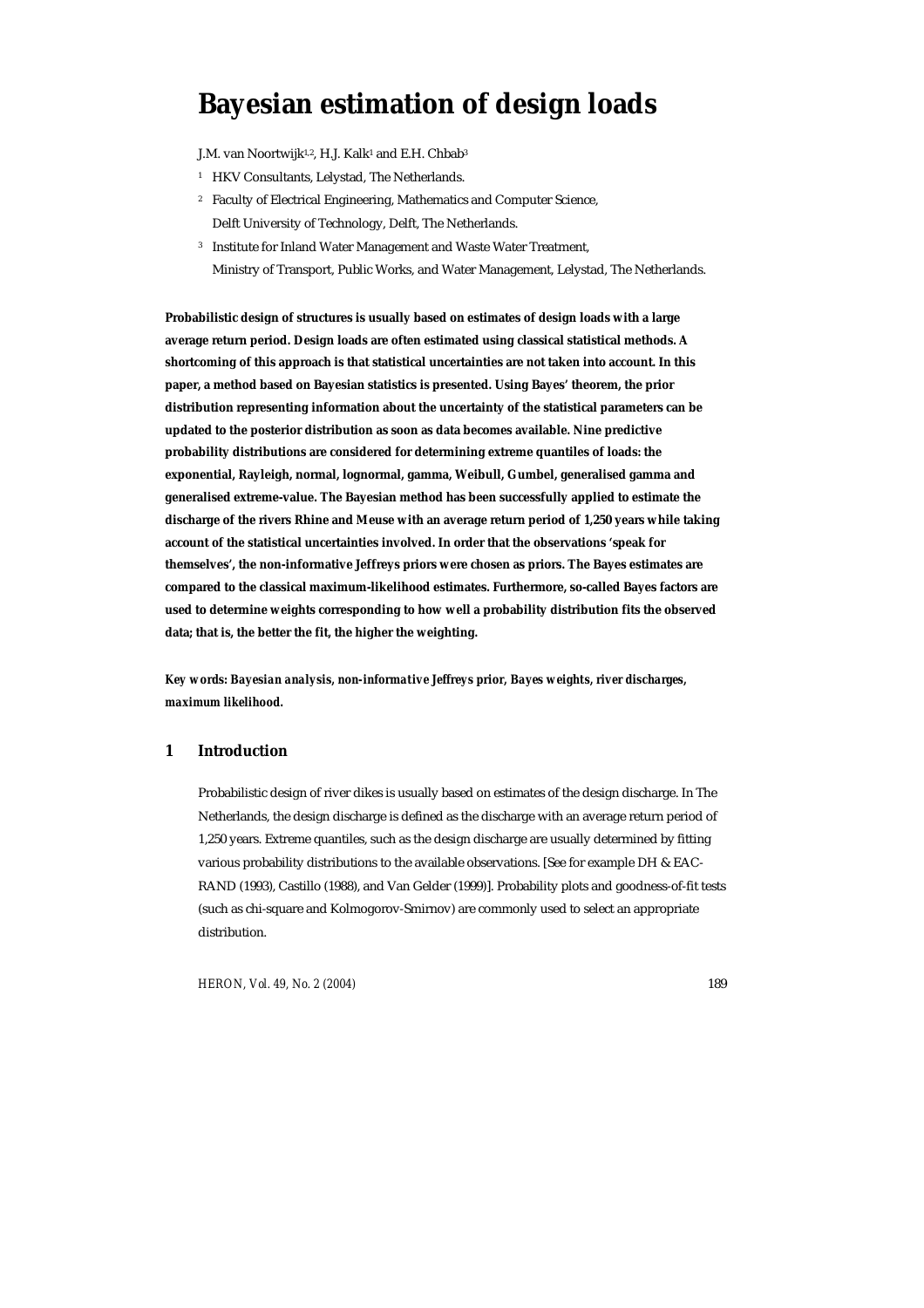A major practical difficulty in fitting probability distributions is that there is often a limited amount of data for determining extreme quantiles. The associated return period is large compared with the length of the observation period. For the rivers Rhine and Meuse, observed flood discharges are available for a period of 98 and 88 years only, respectively. There is a large statistical uncertainty involved in estimating extreme quantiles when using these observations. The maximum-likelihood method has been recognised as one of the best parameter estimation methods (Galambos et al., 1994) and it is especially suitable when there is a large number of observations. A drawback of the maximum-likelihood method is that statistical uncertainties cannot be taken into account.

Another consequence of sparse data is that more than one probability distribution seems to fit the observations and only a few can be rejected. Different distributions usually lead to different extrapolated values and the goodness-of-fit tests for selecting the appropriate distribution are often inconclusive. The tests are more concentrated on the central part of the distribution than the tail. As an alternative, the Bayesian method can be used to determine weights for quantifying how well a probability distribution fits the observed data while taking account of the statistical uncertainties involved (Van Gelder, 1999; Van Gelder et al., 1999). In this paper, a Bayesian method for estimating design loads is presented. Using Bayes' theorem, the prior distribution representing information about the uncertainty of the statistical parameters is updated to the posterior distribution as soon as data becomes available. Section 2 considers Bayesian estimation of quantiles associated with large average return periods. The Bayes estimates are compared to the classical maximum-likelihood estimates. In order that the observations 'speak for themselves', the non-informative Jeffreys priors are chosen as priors. Bayes factors are used to determine weights corresponding to how well a probability distribution fits the observed data. Section 3 and 4 are devoted to determining non-informative Jeffreys priors and Bayes weights, respectively. Section 5 presents a well-known Laplace expansion for the purpose of approximating the Bayes weights. The annual maximum discharges of the rivers Rhine and Meuse will be studied in Section 6. Section 7 ends with conclusions.

#### **2 Bayesian estimation**

According to (amongst others) Slijkhuis et al. (1999) and Siu & Kelly (1998), uncertainties in risk analysis can primarily be divided into two categories: inherent uncertainties and epistemic uncertainties. Inherent uncertainties represent randomness or variability in nature. For example, even in the event of sufficient data, one cannot predict the maximum discharge that will occur next year. In this paper, we study inherent uncertainty in time (e.g., fluctuation of the discharge in time). Epistemic uncertainties represent the lack of knowledge about a physical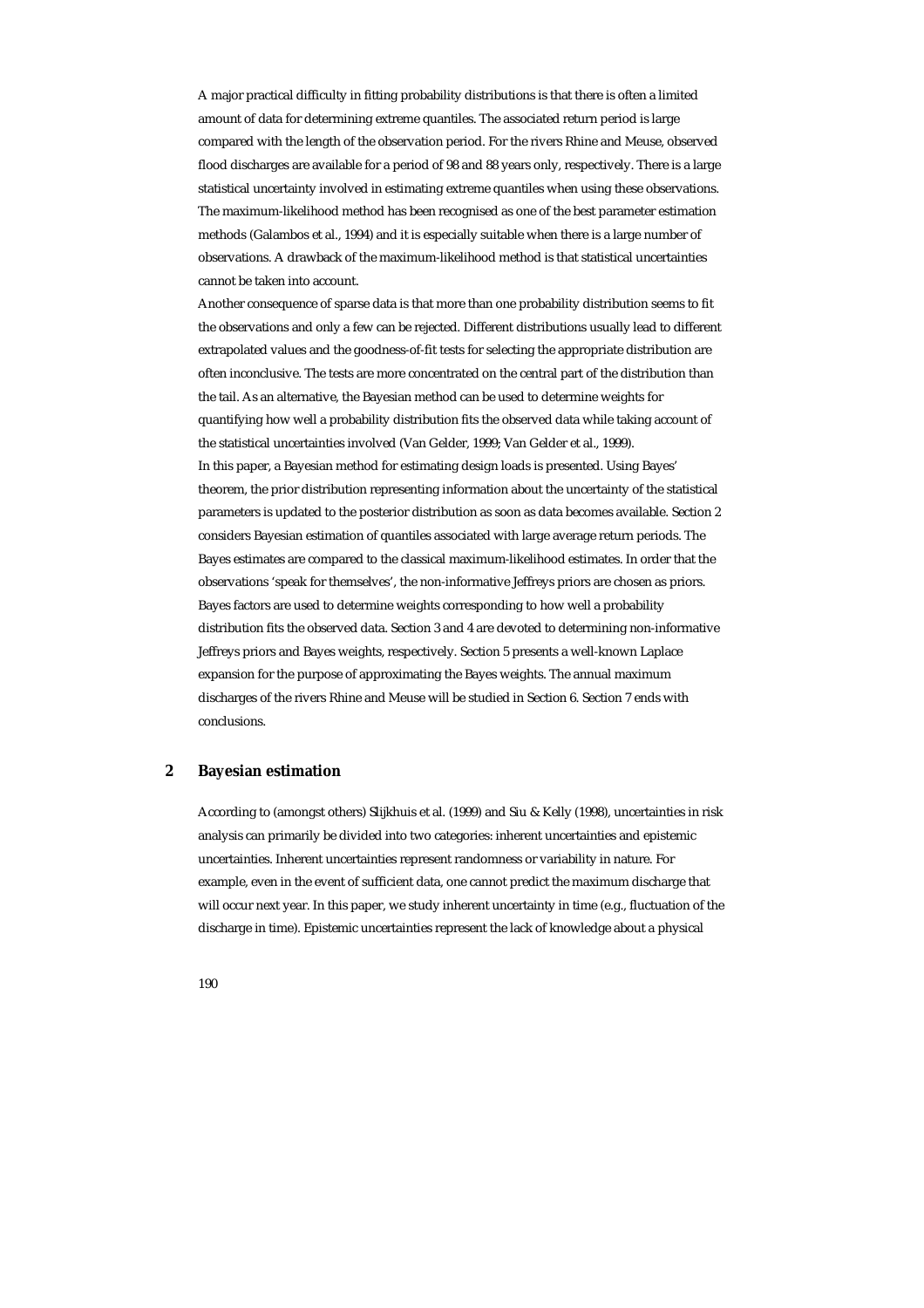system. In this paper, we study statistical uncertainty (due to lack of sufficient data); it includes parameter uncertainty (when the parameters of the distribution are unknown) and distributiontype uncertainty (when the type of distribution is unknown). Statistical uncertainty can be reduced as more data becomes available.

A statistical theory which combines modelling inherent uncertainty and statistical uncertainty is Bayesian statistics. The theorem of Bayes (1763) provides a solution to the problem of how to learn from data. In the framework of estimating the parameters  $\theta = (\theta_1, ..., \theta_d)$  of a probability distribution  $\ell ( x | \theta )$ , Bayes' theorem can be written as

$$
\pi(\theta|\mathbf{x}) = \frac{\ell(\mathbf{x}|\theta)\pi(\theta)}{\int_{\theta} \ell(\mathbf{x}|\theta)\pi(\theta)d\theta} = \frac{\ell(\mathbf{x}|\theta)\pi(\theta)}{\pi(\mathbf{x})}
$$
(1)

with

 $\ell$  ( $\mathbf{x}$ | $\theta$ ) = the likelihood function of the observations  $\mathbf{x} = (x_1, ..., x_n)$ ' when the parametric vector  $\theta = (\theta_1, ..., \theta_d)'$  is given,

$$
\pi(\theta)
$$
 = the prior density of  $\theta = (\theta_1, ..., \theta_d)$  before observing data  $\mathbf{x} = (x_1, ..., x_n)'$ ,

- $\pi(\theta|\mathbf{x})$  = the posterior density of  $\theta = (\theta_1, ..., \theta_d)'$  after observing data  $\mathbf{x} = (x_1, ..., x_n)'$ , and
- $\pi$  (**x**) = the marginal density of the observations  $\mathbf{x} = (x_1, ..., x_n)$ .

The likelihood function  $\ell (x | \theta)$  represents the inherent uncertainty of a random variable *X* when **θ** is given, whereas the prior density *π*(**θ)** and the posterior density *π*(**θ**|**x)** represent the statistical uncertainty in **θ**. This statistical uncertainty in **θ** is parameter uncertainty. Using Bayes' theorem, we can update the prior distribution to the posterior distribution as soon as new observations become available. The more observations that are available, the smaller the parameter uncertainty. If a random variable *X* has a probability density function  $\ell$  ( $\mathbf{x}$   $\mathbf{\theta}$ ) depending on the parametric vector **θ**, then the likelihood function  $\ell (x_1, ..., x_n | \theta)$  of the independent observations  $\mathbf{x} = (x_1, ..., x_n)$  is given by

$$
\ell(\mathbf{x}|\boldsymbol{\theta}) = \ell(x_1, ..., x_n|\boldsymbol{\theta}) = \prod_{i=1}^n \ell(x_i|\boldsymbol{\theta}).
$$
\n(2)

The marginal density  $π(x)$  is obtained by integrating the likelihood  $\ell(x|\theta)$  over  $θ$ . Note that the maximum-likelihood estimate of the parametric vector **θ** is defined as the estimate **θ** *ˆ* , which maximises the likelihood function  $\ell (\mathbf{x} | \boldsymbol{\theta})$  as a function of  $\boldsymbol{\theta}$ .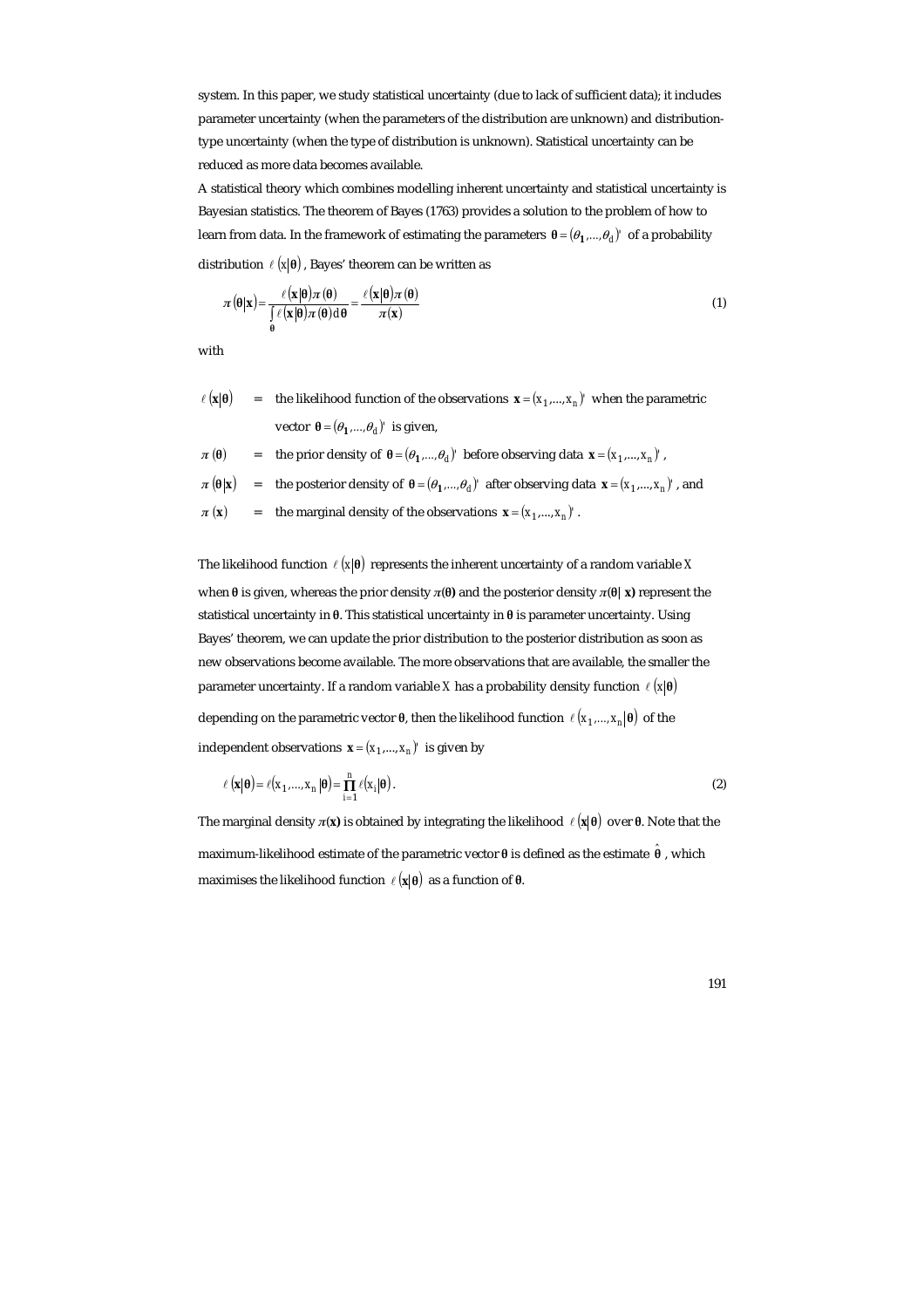The cumulative distribution function and the survival function of the random variable *X* are denoted by  $F(x|\theta)$  and  $\overline{F}(x|\theta)$ , respectively. The posterior predictive probability of exceeding  $x_0$  is

$$
\Pr\left\{\mathbf{X} > x_0 \middle| \mathbf{x}\right\} = \int_{\theta} \Pr\left\{\mathbf{X} > x_0 \middle| \theta\right\} \pi(\theta|\mathbf{x}) d\theta = \int_{\theta} \overline{F}(x_0|\theta) \pi(\theta|\mathbf{x}) d\theta \tag{3}
$$

Besides representing parameter uncertainty on the basis of Bayesian statistics, distribution-type uncertainty can also be taken into account using so-called Bayes factors or Bayes weights (see Section 4).

# **3 Non-informative priors**

For the purpose of flood prevention, we would like the observations to 'speak for themselves', especially in comparison to the prior information. This means that the prior distribution should describe a certain 'lack of knowledge' or, in other words, should be as 'vague' as possible. For this purpose, so-called non-informative priors have been developed. A disadvantage of most non-informative priors is that these priors can be improper; that is, they often do not integrate to one. This disadvantage can be resolved by focussing on the posterior distributions rather than the prior distributions. As a matter of fact, formally carrying out the calculations of Bayes' theorem by combining an improper prior with observations often results in a proper posterior. The pioneer in using non-informative priors was Bayes (1763) who considered a uniform prior. However, the use of uniform priors is criticised because of a lack of invariance under one-to-one transformations. As an example, let us consider an unknown parameter *θ* and suppose the problem has been parameterised in terms of  $\phi = \exp{\lbrace \theta \rbrace}$ . This is a one-to-one transformation, which should have no bearing on the ultimate result. The Jacobian of this transformation is given by  $d\theta / d\phi = d \log \phi / d\phi = 1 / \phi$ . Hence, if the non-informative prior for  $\theta$  is chosen to be uniform (constant), then the non-informative prior for  $\phi$  should be proportional to  $1/\phi$  to maintain consistency. Unfortunately, we cannot maintain consistency and choose both the noninformative priors for  $\theta$  and  $\phi$  to be constant.

The physicist Sir Jeffreys (1961, Chapters 3-4) was the first to produce an alternative to solely using uniform non-informative priors. His main motivation for deriving non-informative priors (currently known as Jeffreys priors) were invariance requirements for one-to-one transformations. In a multi-parameter setting, the Jeffreys prior takes account of dependence between the parameters. For decades, there has been a discussion going on whether the multivariate Jeffreys rule is appropriate. We believe that the following statement made by Dawid (1999) is right: "we do not consider it as generally appropriate to use other improper priors than the Jeffreys measure for purposes of 'fully objective' formal model comparison".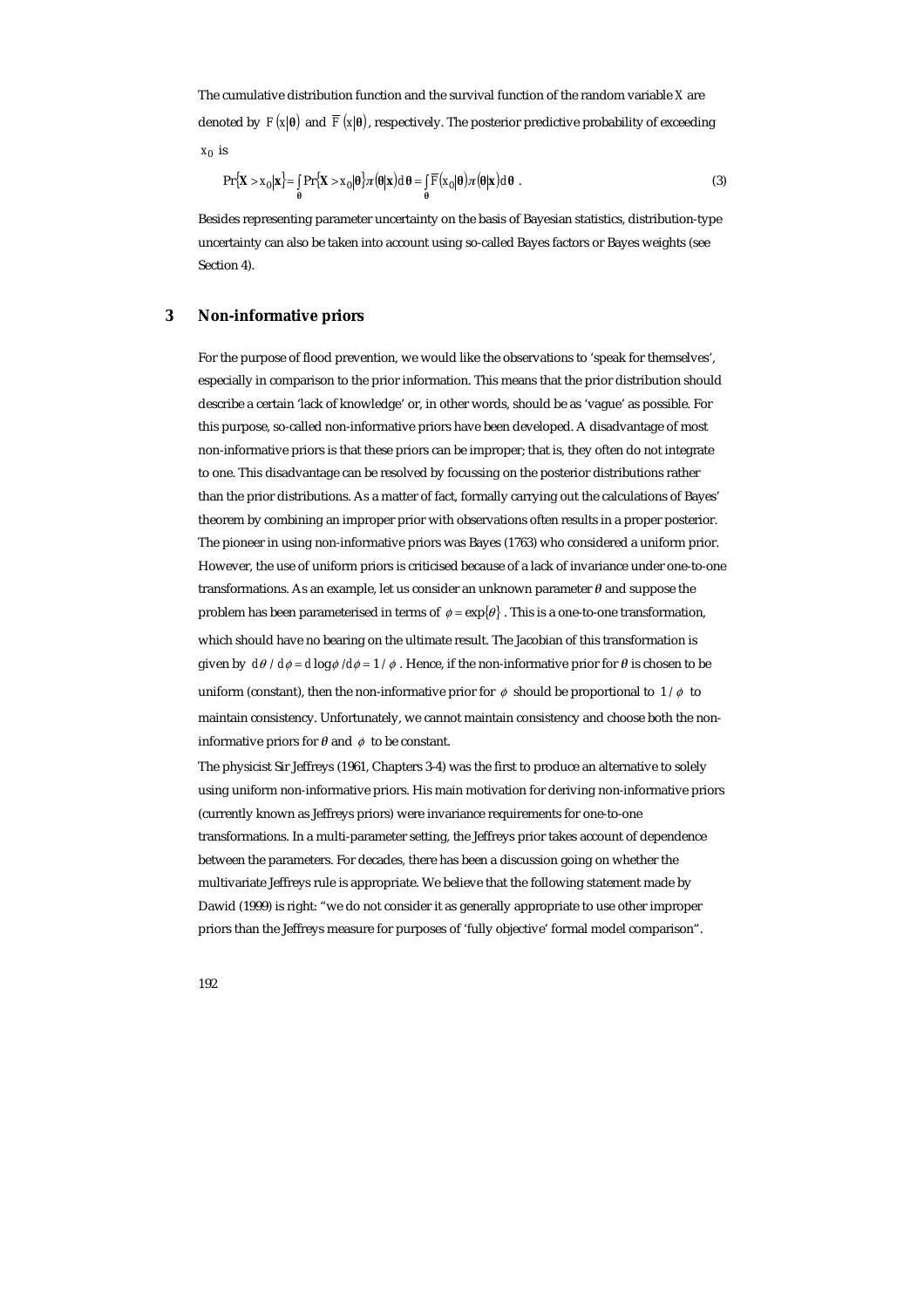The main advantage of the Jeffreys prior is that it is always both invariant under transformations and dimensionless.

As an example, the multivariate Jeffreys prior for the normal model with unknown mean  $\mu$  and unknown standard deviation *σ* is

$$
J(\mu,\sigma) d\mu d\sigma = \frac{\sqrt{2}}{\sigma^2} d\mu d\sigma.
$$

It can be easily seen that the above prior is dimensionless: i.e., *dµ*, *dσ*, and *σ* have the same dimension. For other examples, see the Appendix. Because the non-dimensionality argument is rather sound (from a physics point of view), we propose to use the multivariate Jeffreys measure for the purpose of model comparison.

Unfortunately, Jeffreys priors don't always exist for all parameter values. Jeffreys (1961, pages 182-183) pointed out that his multi-parameter rule must be applied with caution, especially where scale and location parameters occur simultaneously. To counter this problem Jeffreys suggested: "We can then deal with location parameters, on the hypothesis that the scale and numerical parameters are irrelevant to them, by simply taking their prior probability uniform". In deriving Jeffreys priors, we have the experience that problems mainly occur in situations where a location parameter is bounded from below or above (e.g., is greater than zero or is less than the smallest possible observation). For probability distributions with a location parameter being bounded from above (such as the exponential, Rayleigh, gamma, Weibull and generalised gamma), we therefore follow Jeffreys' recommendation and assume the location parameter to be a priori independent of scale and shape parameters and take the uniform prior as a noninformative prior for the location parameter and the Jeffreys prior as a non-informative prior for the combination of scale and shape parameters.

In explaining the derivation of non-informative Jeffreys priors, we refer to Box & Tiao (1973, Section 1.3). Let  $\mathbf{x} = (x_1, ..., x_n)'$  be a random sample from a multi-parameter probability distribution with likelihood function  $\ell ( x | \theta )$ . When the probability distribution obeys certain regularity conditions, then for sufficiently large *n*, the posterior density function of the parametric vector **θ** is approximately normal, and remains approximately normal under mild one-to-one transformations of  $\mathbf{x} = (x_1, ..., x_n)'$ . As a consequence, the prior distribution for θ is approximately non-informative if it is taken proportional to the square root of Fisher's information for a single observation. The elements of Fisher's information matrix are

$$
I_{ij}(\boldsymbol{\theta}) = E\left(-\frac{\partial^2 \log \ell(X|\boldsymbol{\theta})}{\partial \theta_i \partial \theta_j}\right), \quad i, j = 1,..., d,
$$

and the corresponding non-informative Jeffreys prior is defined by

$$
J(\theta) = \sqrt{|I(\theta)|} = \sqrt{\det I_{ij}(\theta)}, \quad i, j = 1, ..., d.
$$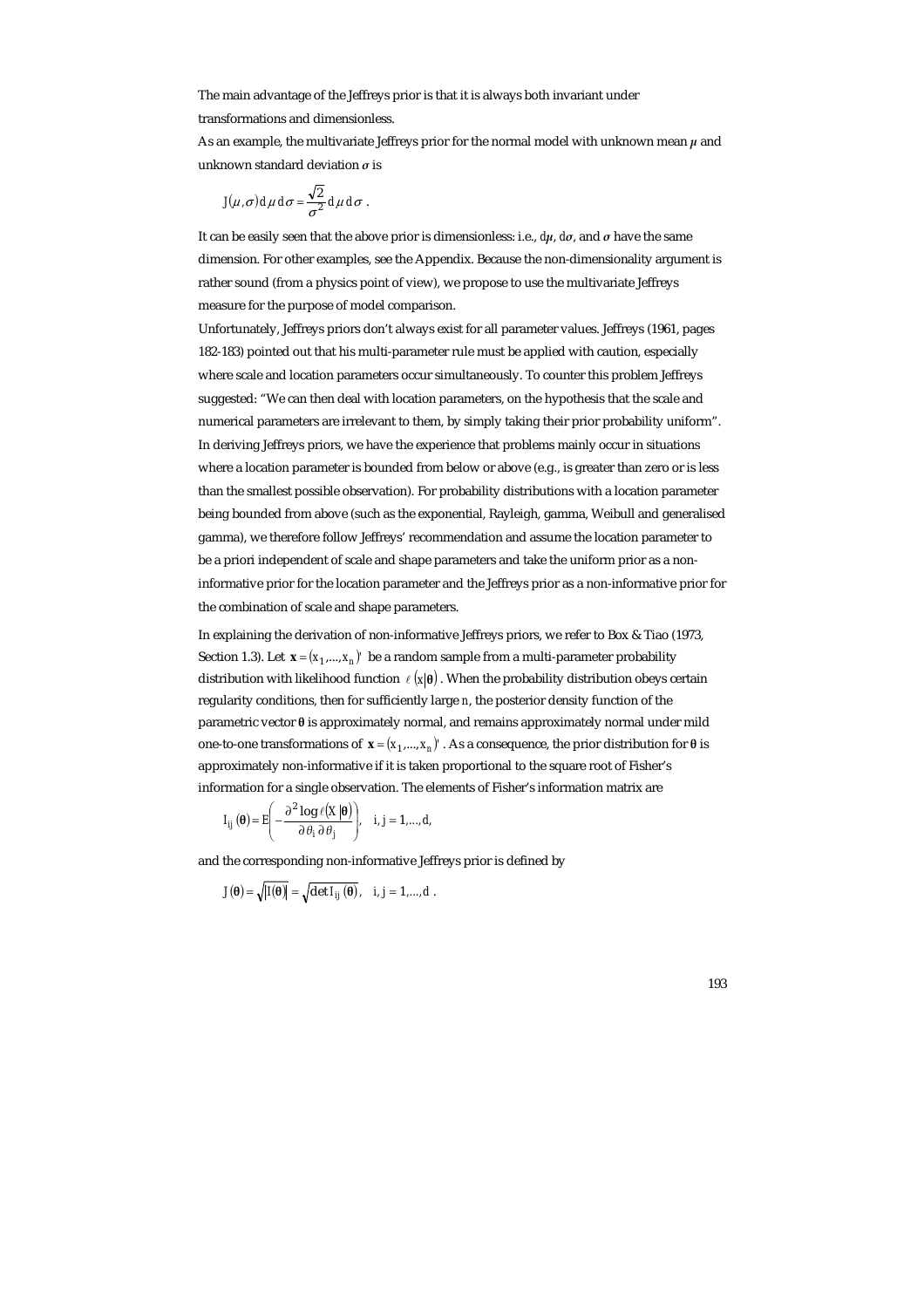## **4 Bayes factors and Bayes weights**

The Bayesian approach to hypothesis testing originates from the work of Jeffreys (1961). He developed a methodology for quantifying the evidence in favour of a scientific theory using the so-called Bayes factor. This factor is the posterior odds of the null hypothesis when the prior probability on the null is one-half. A recent overview on Bayes factors can be found in Kass & Raftery (1995).

Assume the data  $\mathbf{x} = (x_1, ..., x_n)'$  to have arisen under one of *m* models  $H_k$ ,  $k = 1, ..., m$ . These hypotheses represent *m* marginal probability densities  $\pi(\mathbf{x} | H_k)$ ,  $k = 1, \ldots, m$ . Given the prior probabilities  $p(H_k)$ ,  $k = 1,...,m$ , the data produce the posterior probabilities  $p(H_k|\mathbf{x})$ ,  $k =$ 

1,…,*m*, where

$$
\sum_{j=1}^{m} p(H_j) = 1
$$
 and  $\sum_{j=1}^{m} p(H_j | \mathbf{x}) = 1$ .

These posterior probabilities can be obtained using Bayes' theorem as follows:

$$
p\left(H_k|\mathbf{x}\right) = \frac{\pi(\mathbf{x}|H_k)p(H_k)}{\sum_{j=1}^m \pi(\mathbf{x}|H_j)p(H_j)}, \quad k = 1,...,m,
$$
\n(4)

where

$$
B_{jk} = \frac{\pi(\mathbf{x}|H_j)}{\pi(\mathbf{x}|H_k)}, \quad j, k = 1,...,m,
$$
\n<sup>(5)</sup>

is denoted by the Bayes factor. The posterior probability  $p(H_k|\mathbf{x})$  is also called the Bayes weight attached to model *k*. The marginal densities of the data under  $H_k$ ,  $\pi(\mathbf{x} | H_k)$ , can be obtained by integrating with respect to the probability distribution of the uncertain parametric vector  $\theta_k = (\theta_{1k}, ..., \theta_{dk})'$  with number of parameters *d*:

$$
\pi(\mathbf{x}|H_k) = \int \ell(\mathbf{x}|\theta_k, H_k) \pi(\theta_k|H_k) d\theta_k, \tag{6}
$$

where  $\pi(\theta_k | H_k)$  is the prior density of  $\theta_k$  under model  $H_k$  and  $\ell(\mathbf{x} | \theta_k, H_k)$  is the likelihood

function of the data **x** given  $\theta_k$  and  $H_k$ .

A difficulty in using non-informative improper priors for calculating Bayes factors is that the prior odds, and thus the Bayes factor, may be undefined. The reason for this is that strictly speaking, the prior probability  $p(H_k)$  is defined as

 $p(H_k) = w(H_k) \int \int \int \theta_k |H_k| d\theta_k$ 

where the integral over the non-informative Jeffreys prior  $J(\theta_k | H_k)$  is often infinite and  $w(H_k)$  is the prior weight. However, according to Dawid (1999), this problem can be resolved by redefining the posterior odds as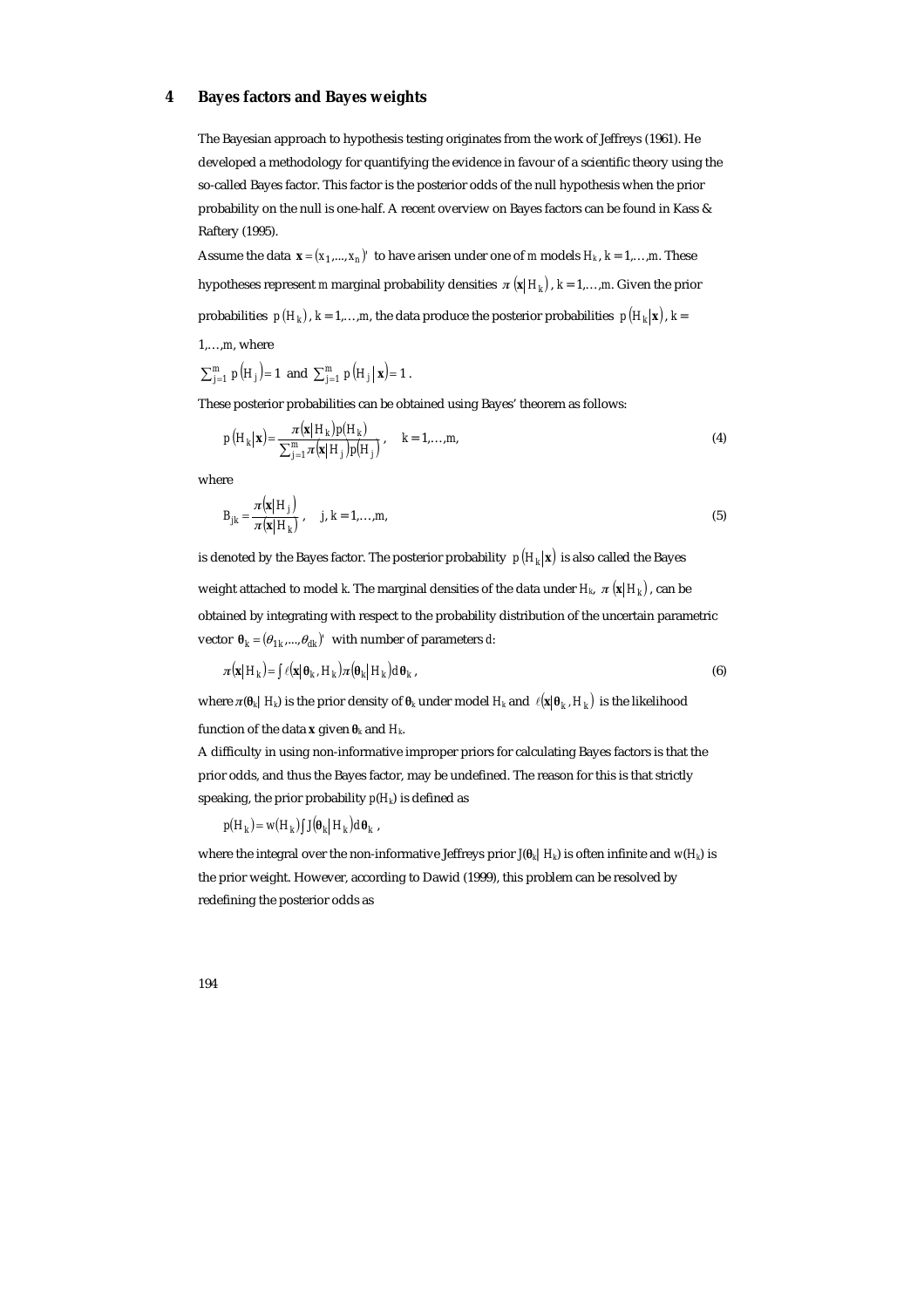$$
\frac{p(H_j|\mathbf{x})}{p(H_k|\mathbf{x})} = \frac{\pi(\mathbf{x}|H_j)}{\pi(\mathbf{x}|H_k)} \times \frac{w(H_j)}{w(H_k)}, \quad j, k = 1,...,m.
$$
\n(7)

This posterior odds is well-defined so long as both integrals in it converge, which will typically be the case so long as the sample size *n* is large enough. Using Eqs. (4) and (7), the posterior probability of model *Hk* being correct can now be rewritten as

$$
p(H_k|\mathbf{x}) = \frac{\pi(\mathbf{x}|H_k)w(H_k)}{\sum_{j=1}^m \pi(\mathbf{x}|H_j)w(H_j)}, \quad k = 1,...,m.
$$
\n(8)

It remains to choose the prior weights *w*(*Hk*). For formal model comparison, we propose to use equal prior weights: i.e.,  $w(H_k) = 1/m$ ,  $k = 1,...,m$ .

The posterior predictive probabilities of exceeding *x*0 are calculated using the non-informative Jeffreys prior. Using the Bayes weights  $p(H_k|\mathbf{x})$ ,  $k = 1,...,m$ , the weighted predictive probability of exceeding *x*0 is then defined by

$$
\Pr\{X > x_0 \mid \mathbf{x}\} = \sum_{k=1}^{m} p(H_k \mid \mathbf{x}) \Pr\{X > x_0 \mid H_k, \mathbf{x}\},\tag{9}
$$

where  $Pr{X > x_0 | H_k, x}$  is the predictive probability of exceeding *x*<sub>0</sub> under likelihood model *H<sub>k</sub>*,

 $k = 1,...,m$ . The predictive exceedance probabilities have been obtained by numerical integration.

## **5 Approximate Bayes weights**

If the prior distribution is the non-informative, improper, Jeffreys prior then the marginal density of the data  $\mathbf{x} = (x_1, ..., x_n)$ ' given in Eq. (6) may be difficult to compute. A possible solution is to approximate the logarithm of the marginal density using the Laplace expansion (De Bruijn, 1981, Chapter 4). The logarithm of the marginal density of the data can then be approximated by

$$
\log(\pi(\mathbf{x}|H)) \approx \frac{d}{2}\log(2\pi) - \frac{d}{2}\log(n) + \log(\ell(\mathbf{x}|\hat{\theta}, H))
$$
\n(10)

for  $n \rightarrow \infty$  , where  $\hat{\theta}$  is the maximum-likelihood estimator for the probability model *H*, *d* is the number of parameters of the probability model *H*, and *n* is the number of observations [see Tierney & Kadane (1986), Draper (1995), and Dawid (1999)]. Accordingly, the marginal density can be approximated by

$$
\pi(\mathbf{x}|H) = \left(\frac{n}{2\pi}\right)^{\frac{d}{2}} \ell(\mathbf{x}|\hat{\theta}, H)
$$
\n(11)

for  $n \rightarrow \infty$ . The second and third terms on the right-hand side of Eq. (10) form the Bayesian information criterion for model selection (Schwarz, 1978). The first term on the right-hand side,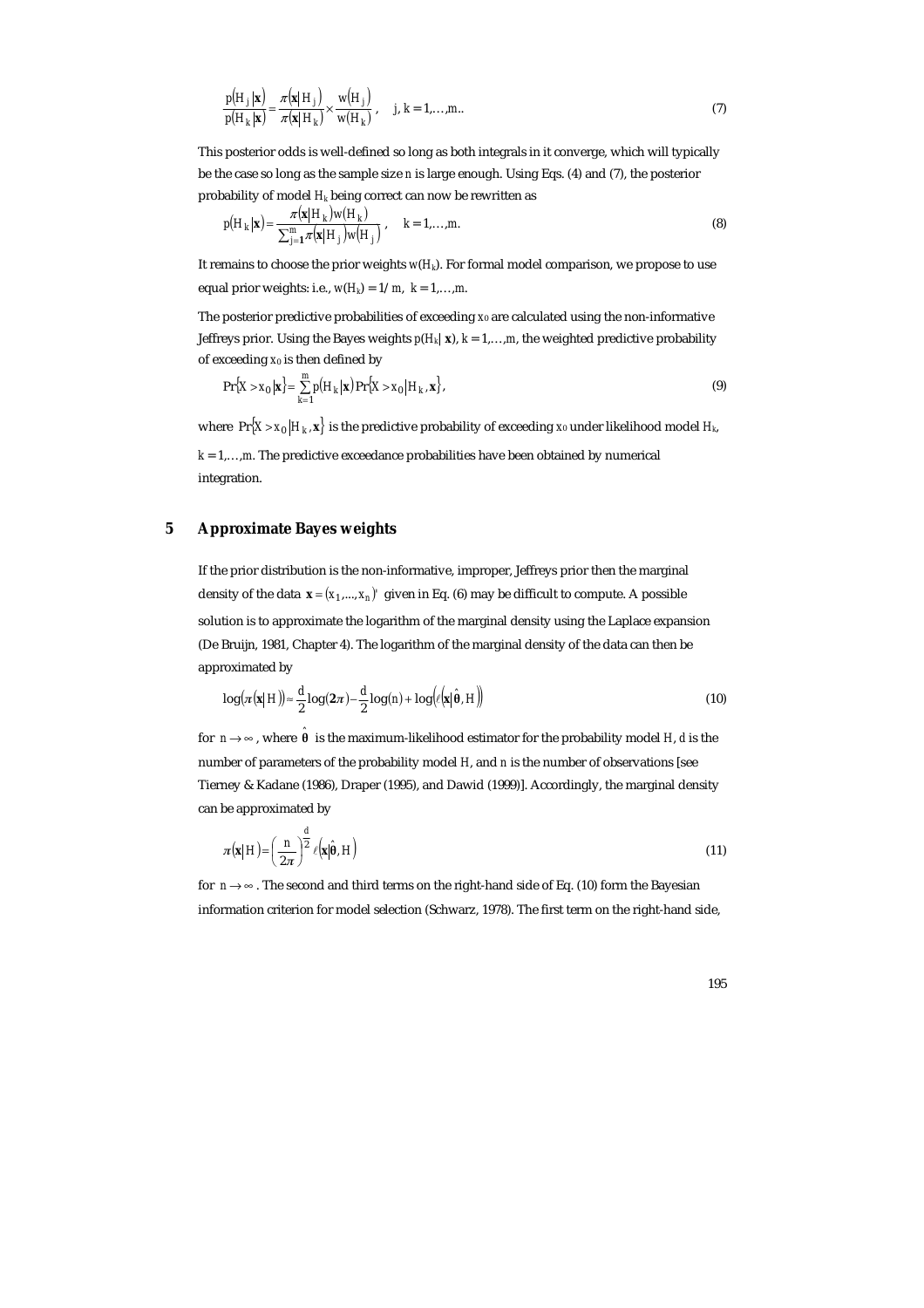(*d*/2)log(2*π*), has been mostly omitted. However, we confirm the statement of Draper (1995) that its inclusion improves the accuracy of approximations to the marginal density. An advantage of the above Laplace expansion is the possibility to use output of classical statistics software (maximum-likelihood estimators). Another advantage of the Laplace approximation is the independence of the prior distribution (which, of course, can also be seen as a disadvantage). This approximation appears to work well in practice (see Van Noortwijk et al., 2001). In this paper, the Laplace expansion has been used to approximate the Bayes weights.

# **6 Discharges of the rivers Rhine and Meuse**

In this section, the discharges of the rivers Rhine and Meuse with an average return period of 1,250 years are determined. Remark that the estimated discharges in this paper are results of the proposed Bayesian method, and are therefore not statutory. The statutory Design Discharge of the Rhine at Lobith is currently set at 16,000 m<sup>3</sup>/s and of the Meuse at Borgharen at 3,800 m<sup>3</sup>/s (Van De Langemheen & Berger, 2002).

#### *6.1 River Rhine at Lobith*

In Van Noortwijk et al. (2001), a Bayesian analysis using numerical integration has been applied to the annual maximum discharges of the river Rhine at Lobith during the period 1901-1998. The Bayes weights in Eq. (8) were determined for seven probability distributions: the exponential, Rayleigh, normal, lognormal, gamma, Weibull and Gumbel. On the basis of a statistical analysis, the location parameter was chosen to be 2,125 m $3$ /s. This location parameter followed by maximising the weighted marginal density of the observations, where Bayes weights were attached to the seven individual marginal densities.

This paper extends the Bayesian analysis of Van Noortwijk et al. (2001) in the sense that the generalised gamma and generalised extreme-value distribution have been added and that the statistical uncertainty in the location parameter has been taken into account in a Bayesian manner. In order to improve the Bayes estimates of the exceedance frequencies and to link up with the maximum-likelihood method, the location parameters are assumed to be unbounded from below. As a matter of fact, both the maximum-likelihood and Bayes estimates of the location parameters can be negative. Given equal prior weights, the Bayes posterior weights of the nine probability distributions can be found in Table 1. They have been computed on the basis of the Laplace approximation. Recall that the Laplace approximation can be applied when the number of observations is large.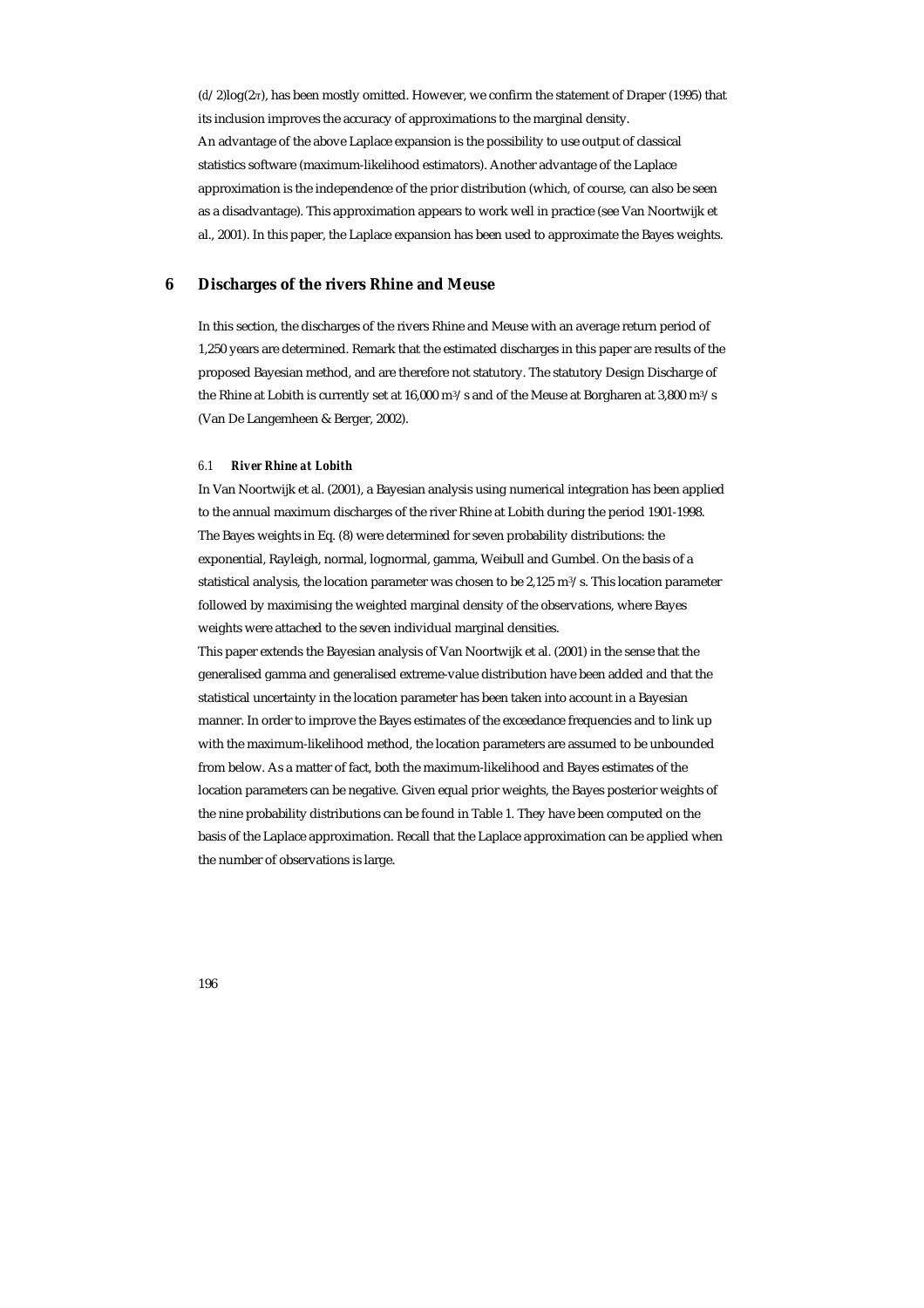*Table 4: Prior and posterior Bayes weights as well as the maximum-likelihood and Bayes estimates of the 1/1,250 quantile for the annual maximum river Rhine discharge [m3/s]* 

| <b>Probability distribution</b> | <b>Bayes weight</b> |                  | 1/1,250 quantile estimate |              |
|---------------------------------|---------------------|------------------|---------------------------|--------------|
|                                 | Prior               | <b>Posterior</b> | maximum-                  | <b>Bayes</b> |
|                                 |                     |                  | likelihood                |              |
| Exponential                     | 0.1111              | 0.0000           | >22,000                   | >22,000      |
| Rayleigh                        | 0.1111              | 0.2177           | 15,450                    | 15,868       |
| Normal                          | 0.1111              | 0.0720           | 13,363                    | 13,593       |
| Lognormal                       | 0.1111              | 0.1270           | 15,243                    | 15,290       |
| Gamma                           | 0.1111              | 0.1361           | 15,113                    | 15,153       |
| Weibull                         | 0.1111              | 0.1769           | 14,163                    | 14,436       |
| Gumbel                          | 0.1111              | 0.0858           | 18,999                    | 19,340       |
| Generalised gamma               | 0.1111              | 0.0454           | 14,287                    | 14,808       |
| Generalised extreme-value       | 0.1111              | 0.1391           | 14,330                    | 15,785       |
| <b>Bayes combination</b>        | 1.0000              | 1.0000           | 15,508                    | 15,941       |



*Figure 5: Predictive exceedance probability of annual maximum river Rhine discharge.*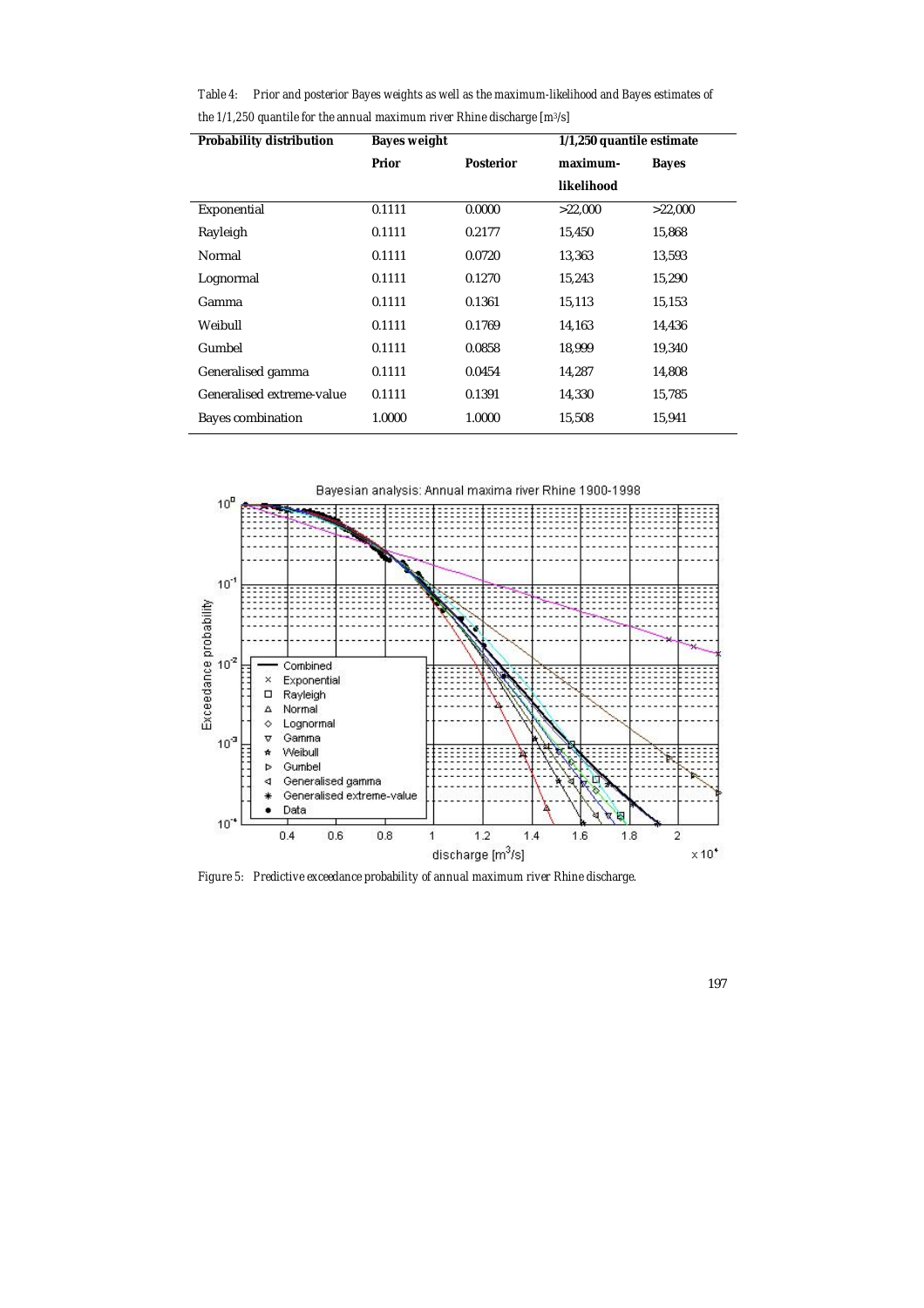Using the Laplace expansion for the Bayes weights, the Rayleigh distribution appears to fit best with a Bayes weight of 22%. The second, third, fourth, and fifth best Bayes fits are the Weibull, generalised extreme-value, gamma, and lognormal distribution.

The Rayleigh distribution is a special case of the Weibull distribution, which also belongs to the family of generalised gamma distributions. Because the Rayleigh distribution fits best with the data, the question now arises how to deal with a probability distribution which is a special case of another probability distribution. The Bayes weights show a tendency to be dependent on the number of parameters of the probability distributions that are considered. That is, if a twoparameter probability distribution (such as the Rayleigh) appears to fit the observations well, then it gets a higher weight than the three-parameter probability distribution (such as the Weibull) of which it is a member. Mathematically this can be illustrated by considering the Laplace expansions of the logarithm of the marginal densities  $\ell(\mathbf{x}|\hat{\theta}_1, H_1)$  and  $\ell(\mathbf{x}|\hat{\theta}_2, H_2)$ ,

where *d*1 is the dimension of **θ**1 and *d*2 the dimension of **θ**2. Let model *H*1 be a member of model *H*<sub>2</sub>, where dimension *d*<sub>1</sub> is less than *d*<sub>2</sub>. When the data **x** originates from model *H*<sub>1</sub>, the likelihood functions of both models are identical. Hence, the Laplace expansion of the Bayes factor of the two models (5) can be rewritten as

$$
\log B_{12} = \log \left( \frac{\pi (\mathbf{x} | H_1)}{\pi (\mathbf{x} | H_2)} \right) \approx \log \left[ \frac{\ell (\mathbf{x} | \hat{\theta}_1, H_1)}{\ell (\mathbf{x} | \hat{\theta}_2, H_2)} \right] + \frac{d_2 - d_1}{2} \log \left( \frac{n}{2\pi} \right) = \frac{d_2 - d_1}{2} \log \left( \frac{n}{2\pi} \right).
$$

As  $n \rightarrow \infty$ , this Bayes factor signifies that the lower-dimensional model  $H_1$  is relatively more probable than the higher-dimensional model *H*2.

Although the generalised extreme-value distribution is especially useful for fitting annual maxima of loads, it receives less weight than would have been expected from the theoretical point of view. This is probably because the conditions for which the generalised extreme-value distribution can be applied don't hold in this situation. In mathematical terms, the generalised extreme-value distribution is obtained as a limiting distribution of the maximum values in a random sample of increasing size. In order to apply the generalised extreme-value distribution, the annual maxima must approximately be composed of an 'infinite' number of loads which can be treated as statistically independent. However, the smaller the units of time for which river discharges are considered, the more dependent they are.

The generalised gamma distribution – with the Rayleigh, Weibull, gamma and lognormal distribution as special cases – gets a very low Bayes weight. Despite the flexibility of the fourparameter generalised gamma distribution, it apparently doesn't fit well with the data and results in a 1/1,250 quantile being too low (14,808 m3/s). The four-parameter generalised gamma distribution was also studied by Van Noortwijk (2001), who assumed the location parameter to be greater than zero. Other probability distributions with zero or very low Bayes weights are the exponential, normal and Gumbel.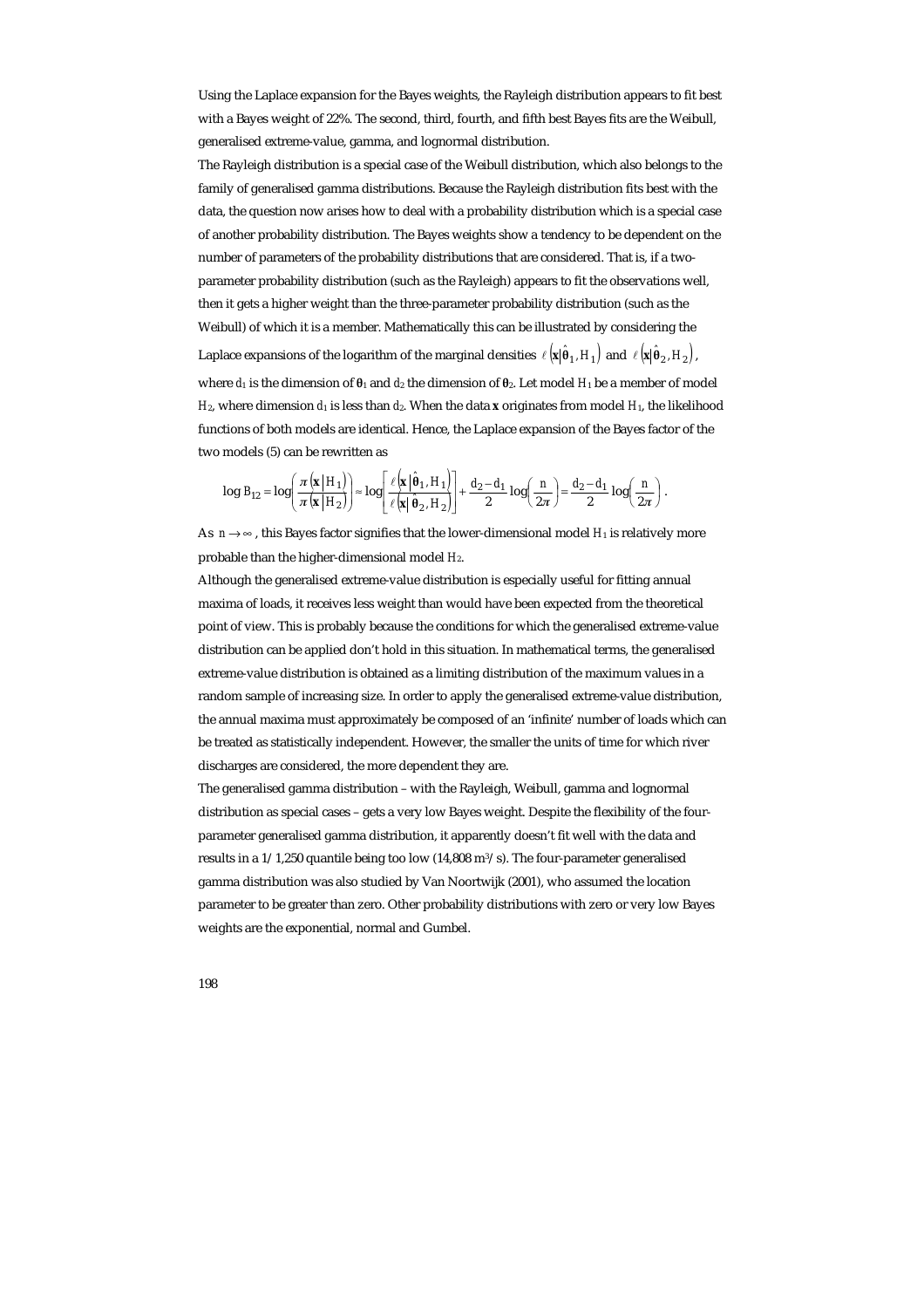The Bayes estimate of the river Rhine discharge at Lobith with an average return period of 1,250 years is 15,941 m3/s. Figure 1 shows both the empirical exceedance probability and the predictive exceedance probabilities computed using numerical integration. Using the maximum-likelihood method combined with the Bayes weights, the estimate of the discharge with an average return period of 1,250 years decreases to 15,508 m3/s. As expected, taking account of parameter uncertainty results in larger design discharges.

#### *6.2 River Meuse at Borgharen*

A similar statistical analysis has been applied to the annual maximum discharges of the river Meuse at Borgharen during the period 1911-1998. Using the Laplace expansion for the Bayes weights, the Rayleigh distribution fits best with a Bayes weight of 34%. The Gumbel distribution has a Bayes weight of 13%, the lognormal, gamma and Weibull each a weight of 12%, and the generalised extreme-value a weight of 11%. The remaining probability distributions – the exponential, normal and generalised gamma – have zero or very low Bayes weights.

The Bayes estimate of the river Meuse discharge at Borgharen with an average return period of 1,250 years is 3,846 m3/s. Figure 2 shows both the empirical exceedance probability and the predictive exceedance probabilities computed using numerical integration. Using the maximum-likelihood method combined with the Bayes weights, the estimate of the discharge with an average return period of 1,250 years decreases to 3,724 m3/s.

| <b>Probability distribution</b> | <b>Bayes weight</b> |                  | 1/1,250 quantile estimate |              |
|---------------------------------|---------------------|------------------|---------------------------|--------------|
|                                 | Prior               | <b>Posterior</b> | maximum-                  | <b>Bayes</b> |
|                                 |                     |                  | likelihood                |              |
| Exponential                     | 0.1111              | 0.0000           | >5,000                    | >5,000       |
| Rayleigh                        | 0.1111              | 0.3420           | 3,546                     | 3,653        |
| Normal                          | 0.1111              | 0.0281           | 3,115                     | 3,176        |
| Lognormal                       | 0.1111              | 0.1205           | 3,635                     | 3,680        |
| Gamma                           | 0.1111              | 0.1196           | 3,577                     | 3,611        |
| Weibull                         | 0.1111              | 0.1179           | 3,393                     | 3,512        |
| Gumbel                          | 0.1111              | 0.1306           | 4,428                     | 4,518        |
| Generalised gamma               | 0.1111              | 0.0328           | 3,452                     | 3,577        |
| Generalised extreme-value       | 0.1111              | 0.1085           | 3,529                     | 3,944        |
| <b>Bayes combination</b>        | 1.0000              | 1.0000           | 3,724                     | 3,846        |

*Table 5: Prior and posterior Bayes weights as well as the maximum-likelihood and Bayes estimates of the 1/1,250 quantile for the annual maximum river Meuse discharge [m3/s]*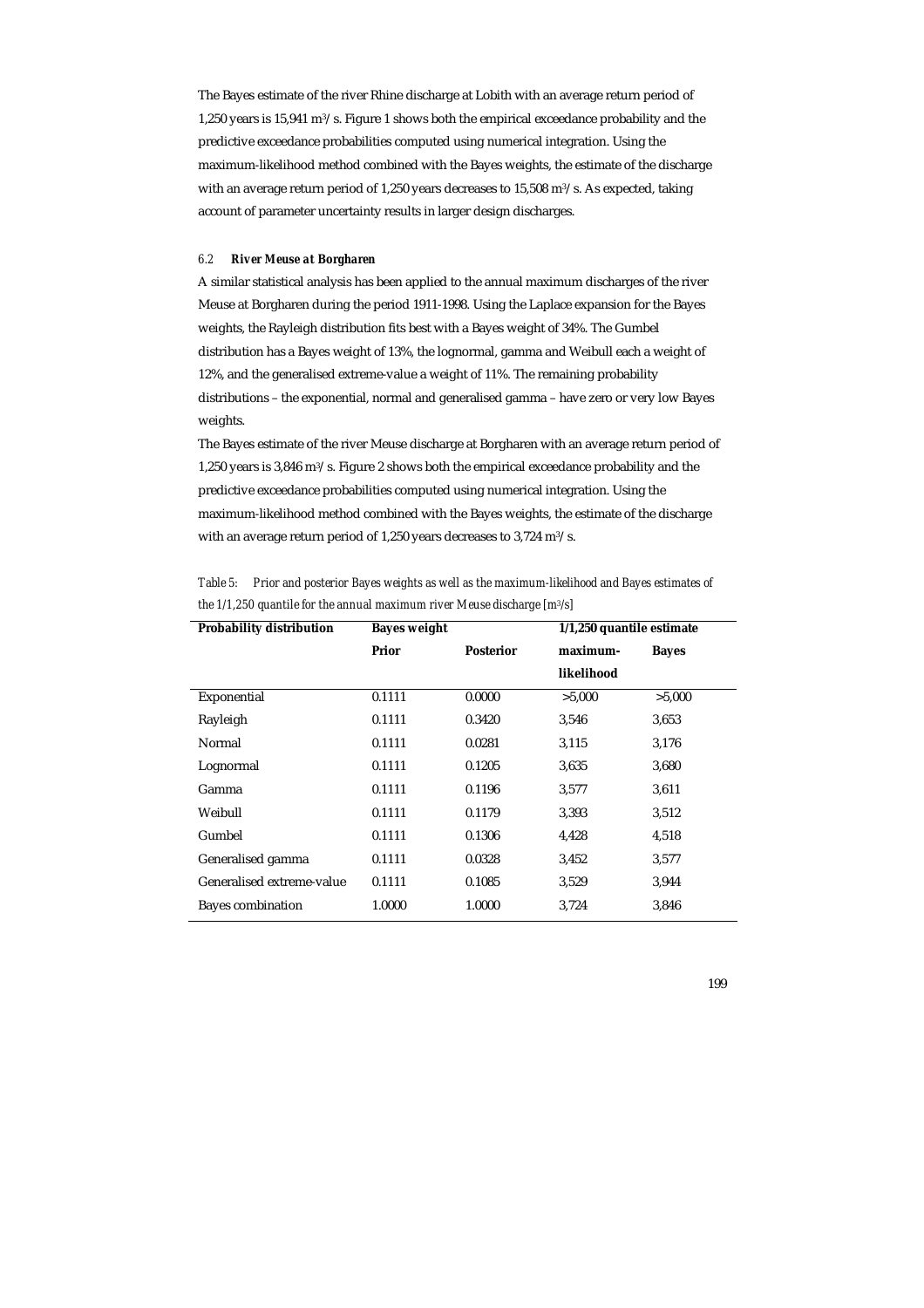

*Figure 6: Predictive exceedance probability of annual maximum river Meuse discharge.* 

# **7 Conclusions**

In this paper, the river discharges of the Rhine at Lobith and the Meuse at Borgharen with an average return period of 1,250 years have been determined taking account of the statistical uncertainties in location, scale and shape parameters. Statistical uncertainty occurs due to a lack of data. It can be subdivided into parameter uncertainty (when the parameters of a distribution are unknown) and distribution-type uncertainty (when the type of distribution is unknown). Bayes estimates and Bayes weights can be used to account for parameter uncertainty and distribution-type uncertainty respectively. Using Bayes weights, it is possible to discriminate between different probability models and to quantify how well a distribution fits the data. For formal model comparison, the use of the non-informative Jeffreys prior is recommended. The Bayes weights have been approximated by the Laplace expansion and the predictive exceedance probabilities have been computed using numerical integration. The design discharge increases when taking the statistical uncertainties properly into account. For both rivers, the Rayleigh distribution appears to fit best with the annual maximum discharges. Because the Rayleigh distribution fits well, the method of Bayes weights attaches a higher weight to this lower-dimensional probability distribution than to the higher-dimensional distributions of which it is a member (such as the Weibull and the generalised gamma).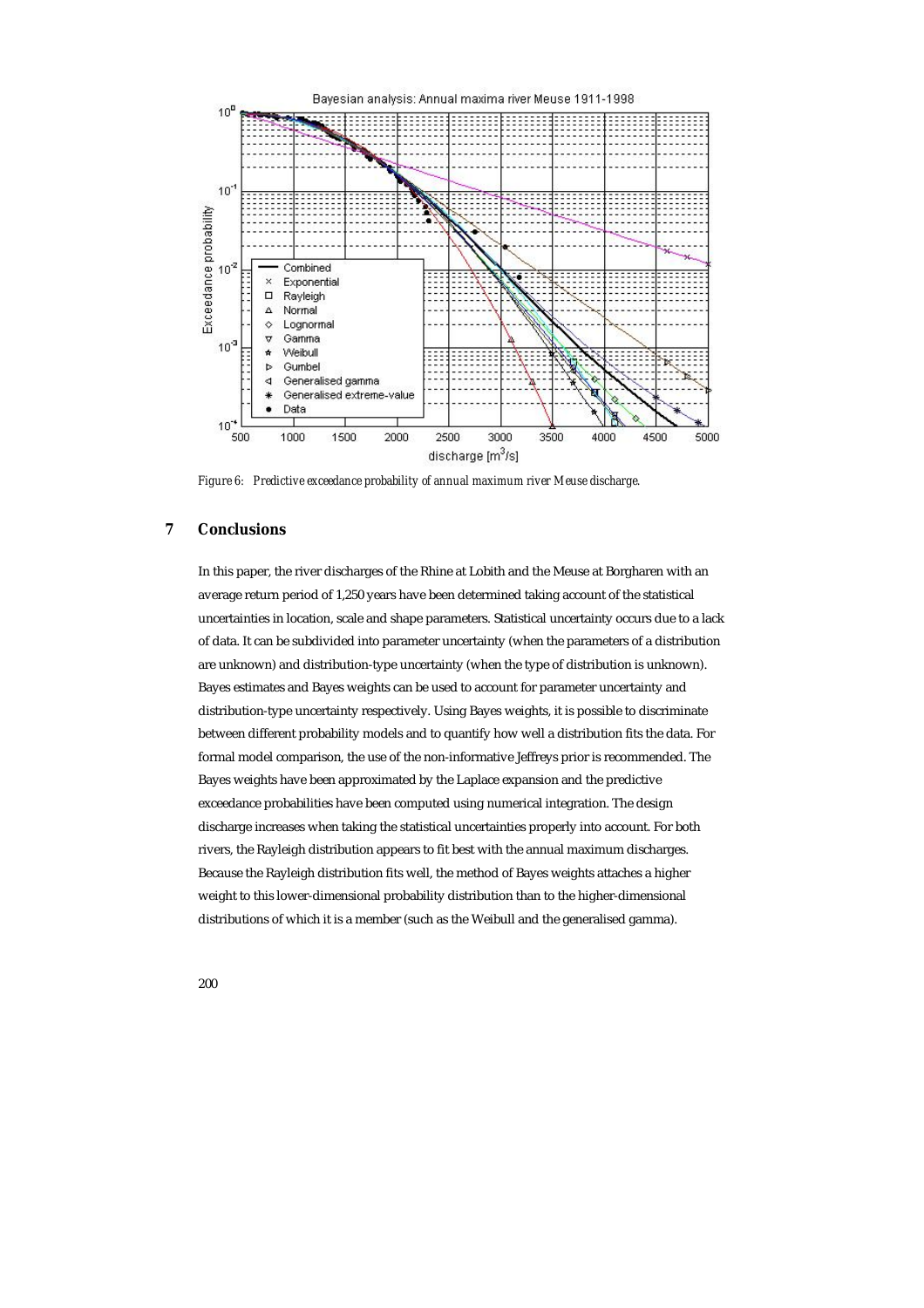## **References**

- Bayes, T. (1763). An essay towards solving a problem in the doctrine of chances*. Philosophical Transactions of the Royal Society of London*, 53:370-418.
- Bernardo, J.M. (1976). Algorithm AS 103: Psi (digamma) function. *Applied Statistics*, 25:315-317.
- Box, G.E.P., and Tiao, G.C. (1973). *Bayesian Inference in Statistical Analysis*. New York: John Wiley & Sons.
- Castillo, E. (1988). Extreme value theory in engineering. New York: Academic Press.

Dawid, A.P. (1999). The trouble with Bayes factors. Research Report No. 202, Department of Statistical Science, University College London.

- De Bruijn, N.G. (1981). *Asymptotic Methods in Analysis*. New York: Dover Publications Inc.
- DH & EAC-RAND (1993). Toetsing uitgangspunten rivierdijkversterkingen; Deelrapport 2:
	- Maatgevende belastingen [Investigating basic principles of river dike improvement;
	- Supporting Volume 2: Design loads], Delft Hydraulics (DH) & European American Center (EAC) for Policy Analysis/RAND, Delft, The Netherlands.
- Draper, D. (1995). Assessment and propagation of model uncertainty (with Discussion). *Journal of the Royal Statistical Society B*, 57(1):45-97.
- Galambos, J., Lechner, J., and Simiu, E. (1994). Extreme Value Theory and Applications. Dordrecht: Kluwer Academic Publishers.
- Jeffreys, H.J. (1961). *Theory of Probability; Third Edition*. Oxford: Clarendon Press.
- Kass, R.E., and Raftery, A.E. (1995). Bayes factors. *Journal of the American Statistical Association*, 90(430):773-795.

Schneider, B.E. (1978). Algorithm AS 121: Trigamma function. *Applied Statistics*, 27:97-99.

- Schwarz, G. (1978). Estimating the dimension of a model. *The Annals of Statistics*, 6(2):461-464.
- Siu, N.O., and Kelly, D.L. (1998). Bayesian parameter estimation in probabilistic risk assessment. *Reliability Engineering and System Safety*, 62:89-116.
- Slijkhuis, K.A.H., Van Gelder, P.H.A.J.M., Vrijling, J.K., and Vrouwenvelder, A.C.W.M. (1999). On the lack of information in hydraulic engineering models. In G.I. Schuëller and P. Kafka, editors, *Safety and Reliability, Proceedings of ESREL '99 - The Tenth European Conference on Safety and Reliability, Munich-Garching, Germany, 1999*, pages 713-718. Rotterdam: Balkema.
- Tierney, L., and J.B. Kadane (1986). Accurate approximations for posterior moments and marginal densities. *Journal of the American Statistical Association*, 81(393):82-86.
- Van De Langemheen, W., and H.E.J. Berger (2002). Hydraulische randvoorwaarden 2001: maatgevende afvoeren Rijn en Maas [Hydraulic boundary conditions: design discharges Rhine and Meuse]. Technical Report RIZA 2002.014, Ministry of Transport, Public Works, and Water Management, Institute for Inland Water Management and Waste Water Treatment (RIZA), Lelystad, the Netherlands.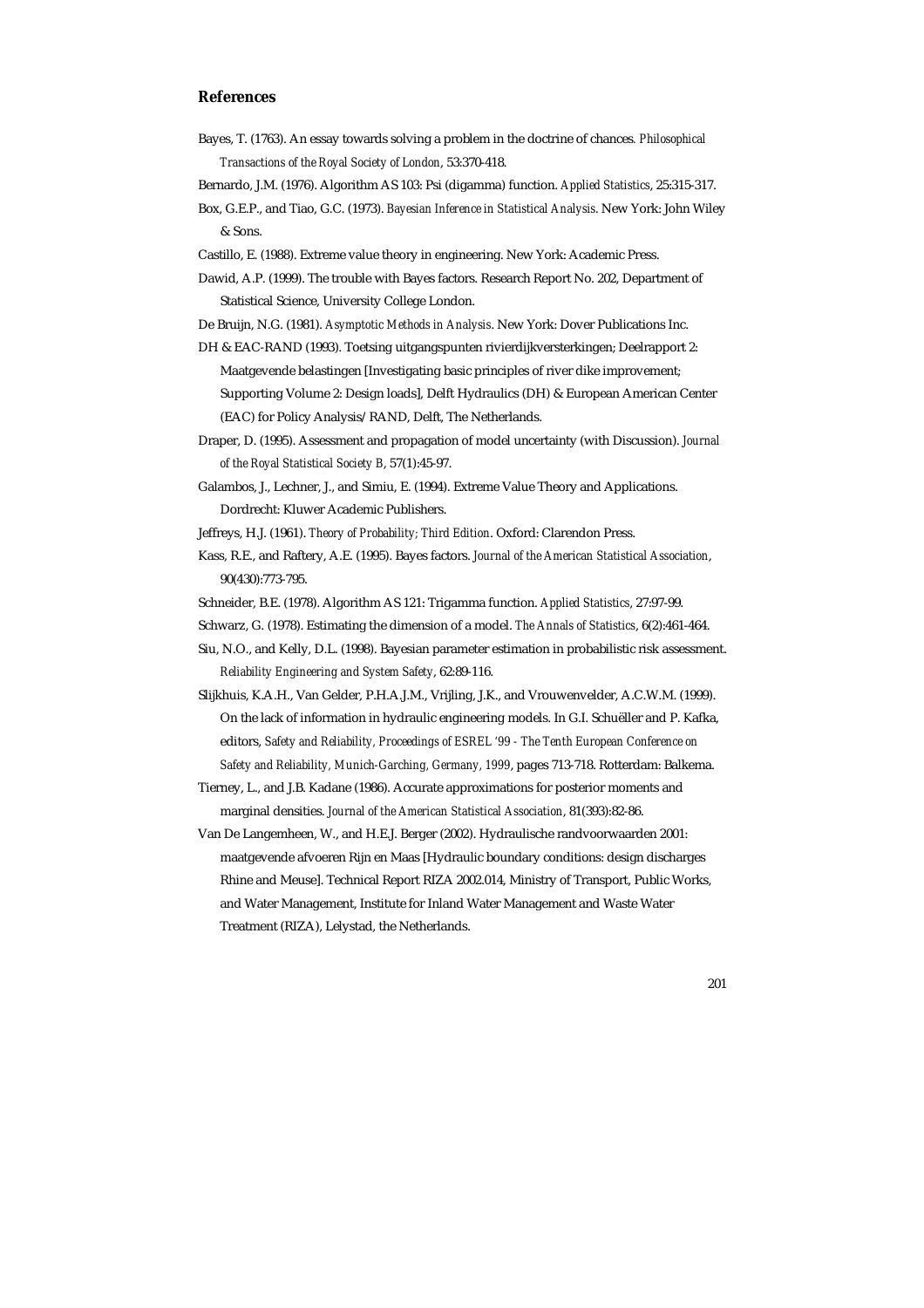- Van Gelder, P.H.A.J.M. (1999). Statistical Methods for the Risk-Based Design of Civil Structures. PhD Thesis, Delft University of Technology, Delft, The Netherlands.
- Van Gelder, P.H.A.J.M., Van Noortwijk, J.M., and Duits, M.T. (1999). Selection of probability distributions with a case study on extreme Oder river discharges. In G.I. Schuëller and P. Kafka, editors, *Safety and Reliability, Proceedings of ESREL '99 - The Tenth European Conference on Safety and Reliability, Munich-Garching, Germany, 1999*, pages 1475-1480. Rotterdam: Balkema.
- Van Noortwijk, J.M. (2001). Bayes estimates of flood quantiles using the generalised gamma distribution. In Y. Hayakawa, T. Irony, and M. Xie, editors, *System and Bayesian Reliability; Essays in Honor of Professor Richard E. Barlow on His 70th Birthday*, pages 351-374. Singapore: World Scientific Publishing.
- Van Noortwijk, J.M., H.J. Kalk, M.T. Duits, and E.H. Chbab (2001). The use of Bayes factors for model selection in structural reliability. In R.B. Corotis, G.I. Schuëller, and M. Shinozuka, editors, *Structural Safety and Reliability; Proceedings of the Eighth International Conference on Structural Safety and Reliability (ICOSSAR), Newport Beach, California, U.S.A., 17-22 June 2001*. Lisse: Balkema.

## **Appendix: Probability distributions and their Jeffreys priors**

This Appendix contains the probability distributions which are considered in the statistical analysis of the annual maximum discharges, as well as their non-informative Jeffreys priors. Special care has been given to deriving possible constants in the Jeffreys prior. The reason for this is that we agree with Dawid (1999), who stated that, "for the purposes of 'objective' model comparison, there is nothing to be gained by rescaling (...), and that the actual Jeffreys measure should be used".

For probability distributions with a location parameter being bounded from above by the smallest possible observation, we follow the recommendation of Jeffreys (1961, pages 182-183) and assume the location parameter to be a priori independent of scale and shape parameters. The approximate Jeffreys prior then follows by taking the uniform prior as a non-informative prior for the location parameter and the Jeffreys prior as a non-informative prior for the combination of scale and shape parameters.

#### *Exponential distribution*

A random variable *X* has an exponential distribution with scale parameter *θ* > 0 and location parameter *a* if the probability density function of *X* is given by

$$
\operatorname{Ex}(\mathbf{x}|\theta, a) = \frac{1}{\theta} \exp\left\{-\frac{\mathbf{x} - a}{\theta}\right\} I_{(a,\infty)}(\mathbf{x}),
$$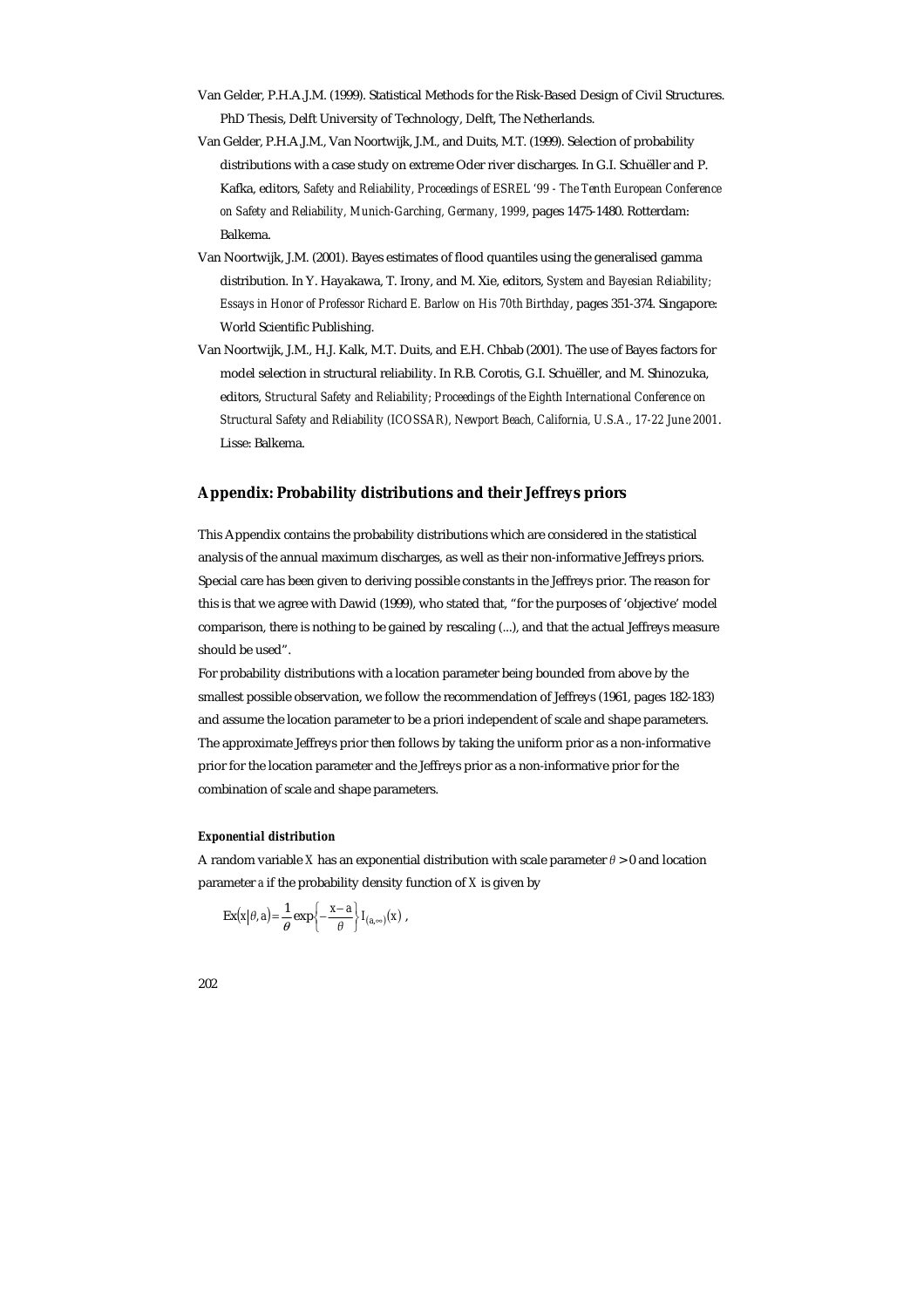where  $I_A(x) = 1$  if  $x \in A$  and  $I_A(x) = 0$  if  $x \notin A$  for every set *A*. The approximate Jeffreys prior for

the exponential distribution is

$$
J(\theta, a) \approx J(\theta) = \frac{1}{\theta}.
$$

# *Rayleigh distribution*

A random variable *X* has a Rayleigh distribution with quasi-scale parameter *θ* > 0 and location parameter *a* if the probability density function of *X* is given by

$$
\text{Ra}(x|\theta, a) = \frac{2(x-a)}{\theta} \exp\left\{-\frac{(x-a)^2}{\theta}\right\} I_{(a,\infty)}(x) \, .
$$

The approximate Jeffreys prior for the Rayleigh distribution is

$$
J(\theta, a) \approx J(\theta) = \frac{1}{\theta}.
$$

#### *Normal distribution*

A random variable *X* has a normal distribution with mean *m* and precision *r* > 0 if the probability density function of *X* is given by

$$
N(x|m,r) = \left(\frac{r}{2\pi}\right)^{\frac{1}{2}} exp\left\{-\frac{r}{2}(x-m)^2\right\}.
$$

The Jeffreys prior for the normal distribution is

$$
J(m,r) = \frac{1}{\sqrt{2 r}}.
$$

#### *Lognormal distribution*

A random variable *X* has a lognormal distribution with shape parameters *m* and *r* > 0, and location parameter *a* if the probability density function of *X* is given by

LN
$$
(x|m,r,a)
$$
 =  $\left(\frac{r}{2\pi}\right)^{\frac{1}{2}} \frac{1}{x-a} exp\left\{-\frac{r}{2} (log(x-a)-m)^2\right\} I_{(a,\infty)}(x)$ .

Hence, if log(*X* – *a*) has a normal distribution, then *X* - *a* has a lognormal distribution. The approximate Jeffreys prior for the lognormal distribution is

$$
J(m,r,a) \approx J(m,r) = \frac{1}{\sqrt{2 r}}.
$$

# *Gamma distribution*

A random variable *X* has a gamma distribution with shape parameter *a* > 0, scale parameter  $b > 0$ , and location parameter *c* if the probability density function of *X* is given by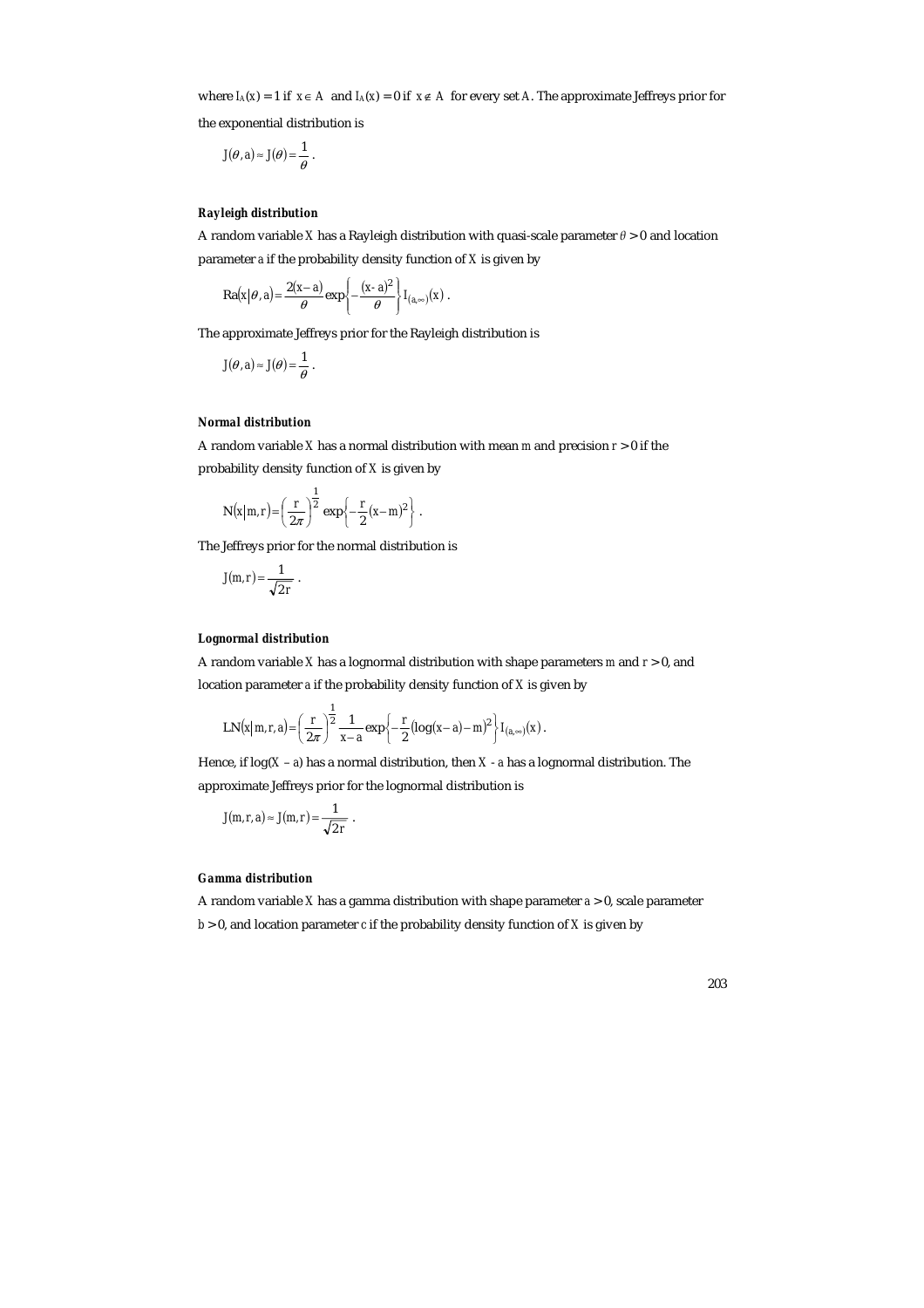$$
Ga(x|a,b,c) = \frac{b^a}{\Gamma(a)} (x-c)^{a-1} \exp\{-b(x-c)\} I_{(c,\infty)}(x),
$$

where

$$
\Gamma(a) = \int_{t=0}^{\infty} t^{a-1} e^{-t} dt
$$

is the gamma function for *a* > 0. The approximate Jeffreys prior for the gamma distribution is

$$
J(a,b,c) \approx J(a,b) = \frac{\sqrt{a\psi'(a)-1}}{b}.
$$

The function  $\psi'(a)$  is the first derivative of the digamma function:

$$
\psi'(a) = \frac{\partial \psi(a)}{\partial a} = \frac{\partial^2 \log \Gamma(a)}{\partial a^2}
$$

for *a* > 0. It is called the trigamma function. The digamma function and the trigamma function can be accurately computed using algorithms developed by Bernardo (1976) and Schneider (1978), respectively.

#### *Weibull distribution*

A random variable *X* has a Weibull distribution with shape parameter *a* > 0, scale parameter  $b > 0$ , and location parameter *c* if the probability density function of *X* is given by

$$
\mathrm{We}(x|a,b,c) = \frac{a}{b} \left[ \frac{x-c}{b} \right]^{a-1} \exp \left\{-\left[ \frac{x-c}{b} \right]^a \right\} I_{(c,\infty)}(x).
$$

The approximate Jeffreys prior for the Weibull distribution is

$$
J(a,b,c) \approx J(a,b) = \frac{1}{b} \frac{\pi}{\sqrt{6}}.
$$

#### *Gumbel distribution*

A random variable *X* has a Gumbel distribution with location parameter *a* and scale parameter

 $b > 0$  if the probability density function of *X* is given by

$$
Gu(x|a,b) = \frac{1}{b} \exp \left\{-\frac{x-a}{b}\right\} \exp \left\{-\exp \left\{-\frac{x-a}{b}\right\}\right\}.
$$

The Jeffreys prior for the Gumbel distribution is

$$
J(a,b)=\frac{1}{b^2}\frac{\pi}{\sqrt{6}}.
$$

#### *Generalised gamma distribution*

A random variable *X* has a generalised gamma distribution with scale parameter *b* > 0, shape parameters *a* > 0 and *c* > 0, and location parameter *d* if the probability density function of *X* is given by